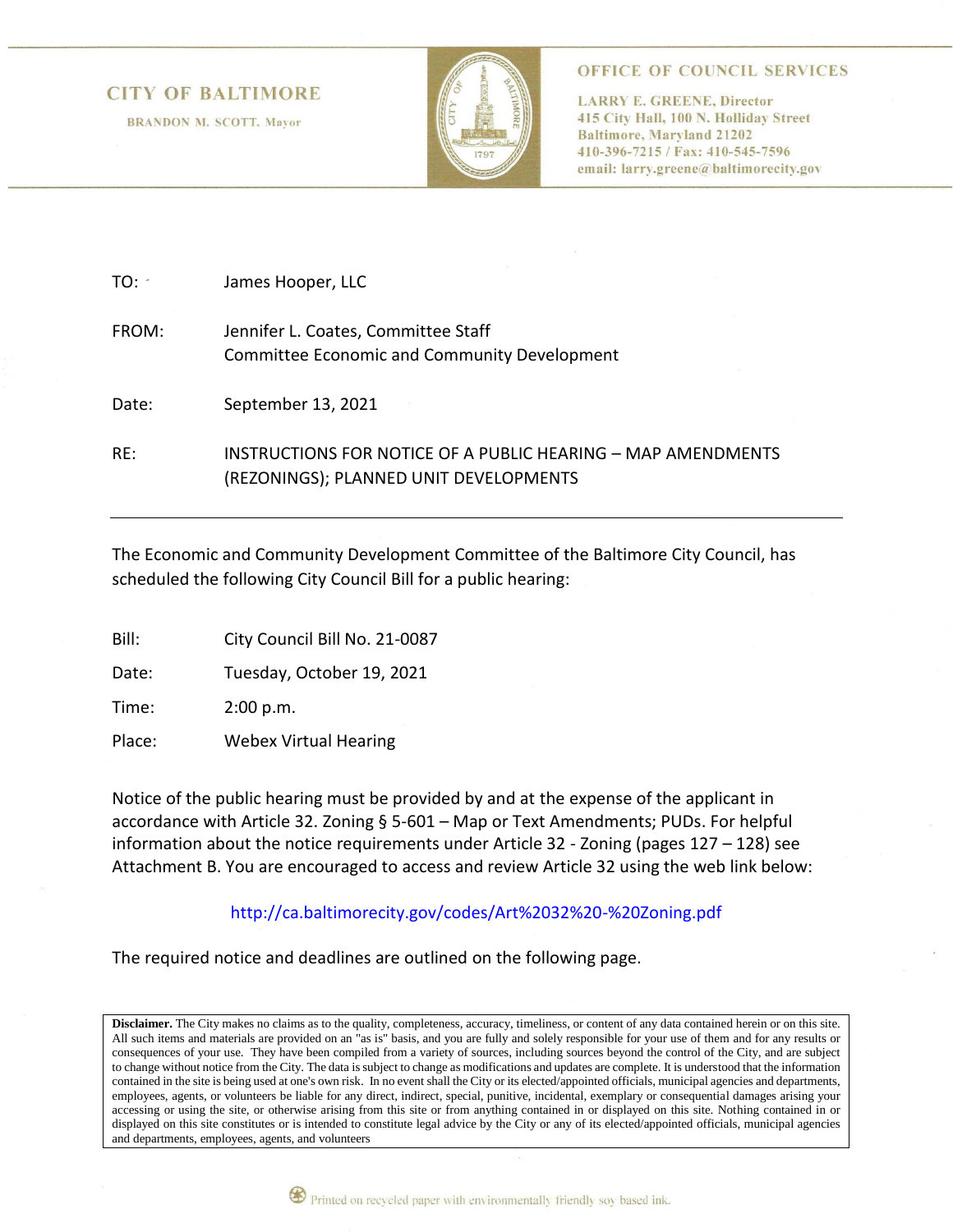### **Sign Posting**

At least 30 days prior to the date of the hearing, the applicant must post the required sign(s) consisting of the language between the double lines on Attachment A.

### **Written Notice to Property Owners**

At least 15 days prior to the date of the hearing, the applicant must send by first-class mail written notice consisting of the language between the double lines on Attachment A to each person who appears on the tax records of the City as an owner of the property to be rezoned.

### **Newspaper Advertisement**

At least 15 days prior to the hearing, the applicant must publish notice consisting of the language between the double lines on Attachment A in one (1) newspaper of general circulation. You may choose any of the following newspapers for advertising purposes: The Daily Record, The Baltimore Sun, or the Afro-American.

### **Certifications**

At least four (4) days prior to the hearing, certifications of the written notice, publication of the newspaper advertisement, and sign posting must be submitted electronically to Natawna Austin at [NatawnaB.Austin@Baltimorecity.gov.](mailto:NatawnaB.Austin@Baltimorecity.gov) If the required certifications are not received the public hearing will be cancelled without notice.

### **Deadlines**

The deadline dates for the require notices and certifications are as follows:

| <b>Sign Posting Deadline:</b><br><b>Written Notice Deadline:</b> | September 19, 2021 |  |
|------------------------------------------------------------------|--------------------|--|
|                                                                  | October 4, 2021    |  |
| Newspaper Ad Deadline:                                           | October 4, 2021    |  |
| <b>Certification Deadline:</b>                                   | October 15, 2021   |  |

## **Please note that ALL of these requirement MUST be met in order for your hearing to proceed as scheduled.**

If you have any questions regarding your notice requirements, please contact:

Jennifer L. Coates, Committee Staff Baltimore City Council Economic and Community Development Committee 410-396-1260 Jennifer.Coates@baltimorecity.gov.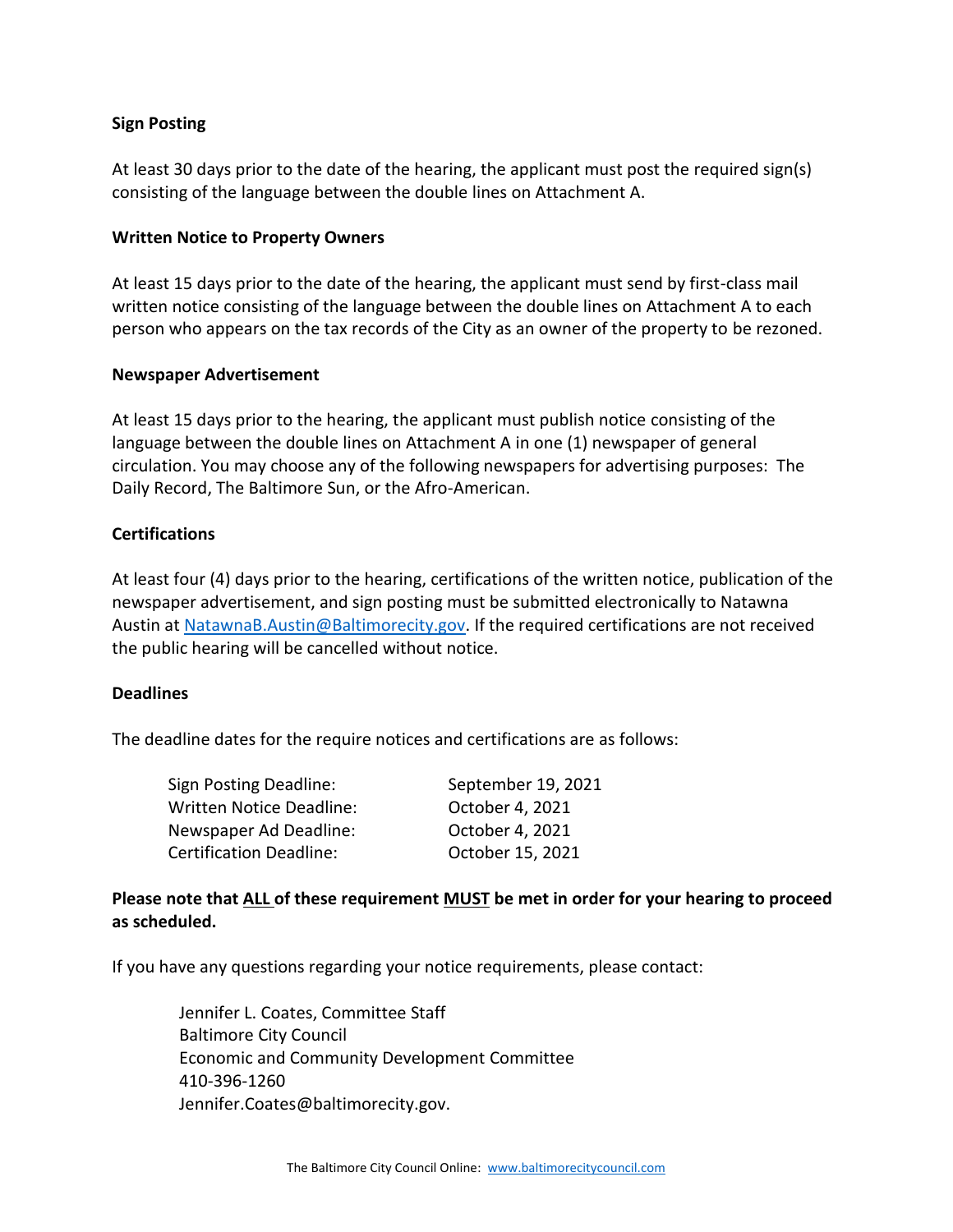**Sign Posting Deadline: September 19, 2021** Written Notice Deadline: October 4, 2021 Newspaper Ad Deadline: October 4, 2021

# **BALTIMORE CITY COUNCIL PUBLIC HEARING ON BILL NO. 21-0087**

The Economic and Community Development Committee of the Baltimore City Council will meet on Tuesday, October 19, 2021 at 2:00 p.m. to conduct a public hearing on City Council Bill No. 21-0087. The Committee will conduct the hearing virtually through Webex. Information on how the public can participate in the hearing will be available at https://baltimore.legistar.com/Calendar.aspx.

# **CC 21-0087 – Rezoning - 100 East 23rd Street, 2300 Saint Paul Street, 2305 Saint Paul Street, 2313 Saint Paul Street, and 2317 Saint Paul Street**

For the purpose of changing the zoning for the properties known as 100 East 23rd Street, 2300 Saint Paul Street, 2305 Saint Paul Street, 2313 Saint Paul Street, and 2317 Saint Paul Street, as outlined in red on the accompanying plat, from the OR-2 Zoning District to the C-1 Zoning District.

By amending Article - Zoning; Zoning District Maps; Sheets 35 and 36 Baltimore City Revised Code (Edition 2000)

NOTE: This bill is subject to amendment by the Baltimore City Council. Applicant: James Hooper, LLC For more information, contact Committee Staff at (410) 396-1260.

> SHARON GREEN MIDDLETON Chair

SEND CERTIFICATION TO:

SEND BILL TO:

Natawna B. Austin [NatawnaB.Austin@Baltimorecity.gov](mailto:NatawnaB.Austin@Baltimorecity.gov) James Hooper, LLC 7903 Anne Court Clinton, MD 20739 (240) 620-2545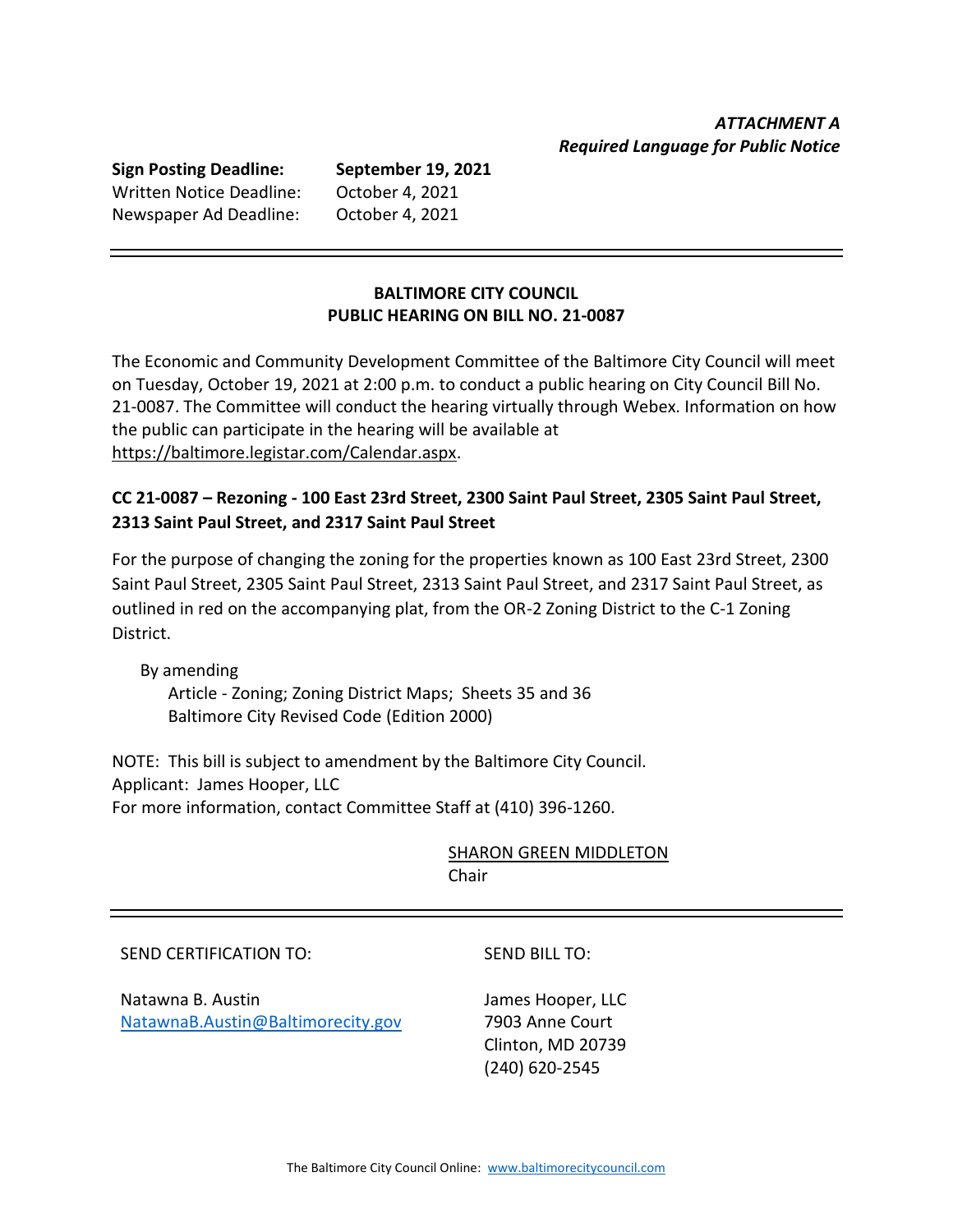The Baltimore City Council Online: [www.baltimorecitycouncil.com](http://www.baltimorecitycouncil.com/)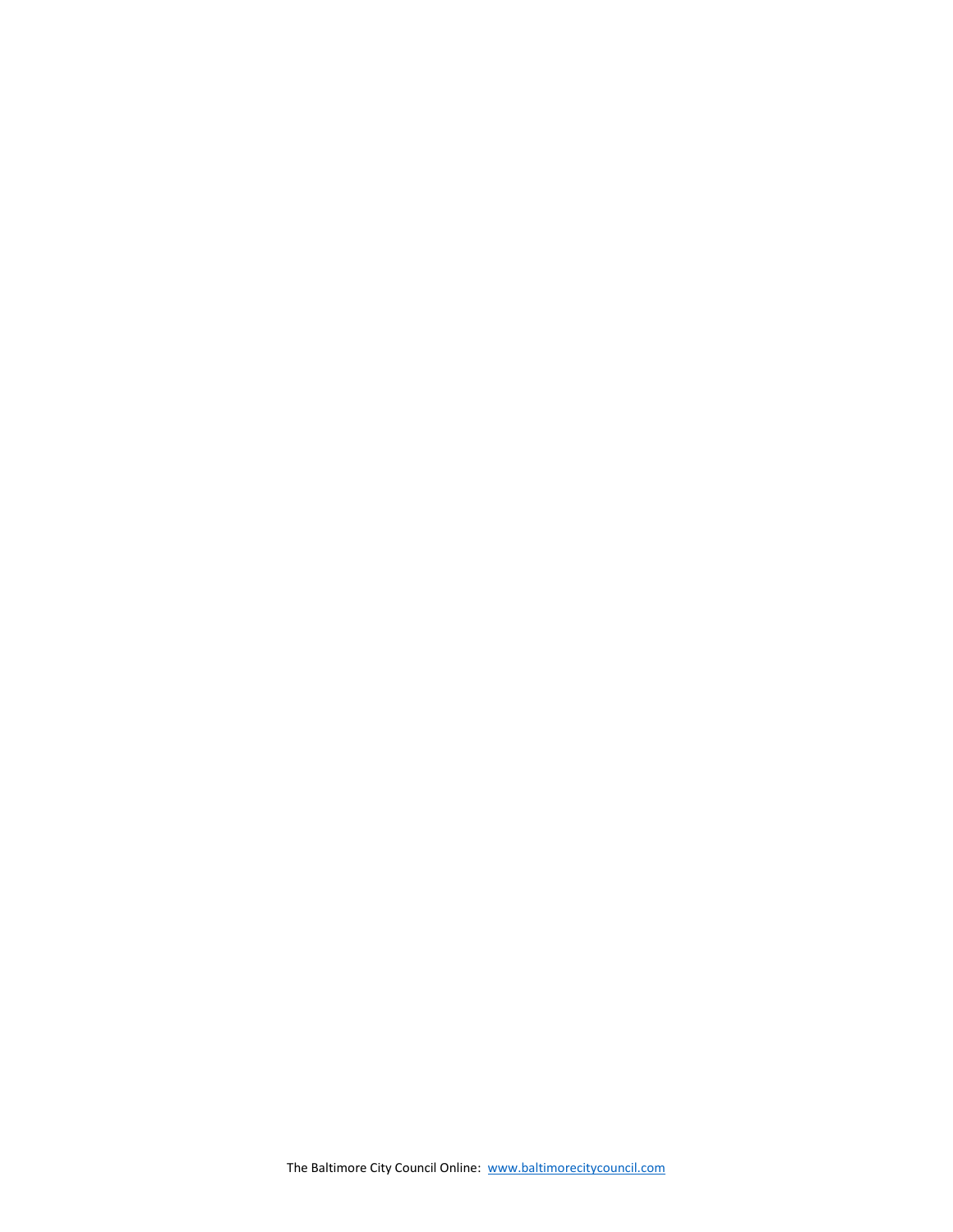### *ATTACHMENT B*

# **ZONING SUBTITLE 6 – NOTICES**

#### **ARTICLE 32, § 5-601**

§ 5-601. Map or text amendments; PUDs.

(a) Hearing required.

For a bill proposing a zoning map amendment, a zoning text amendment, or the creation or modification of a planned unit development, the City Council committee to which the bill has been referred must conduct a hearing at which:

- (1) the parties in interest and the general public will have an opportunity to be heard; and
- (2) all agency reports will be reviewed.
- (b) Notice of hearing required.

Notice of the hearing must be given by each of the following methods, as applicable:

- (1) by publication in a newspaper of general circulation in the City;
- (2) for the creation or modification of a planned unit development and for a zoning map amendment, other than a comprehensive rezoning:
	- (i) by posting in a conspicuous place on the subject property; and
	- (ii) by first-class mailing of a written notice, on forms provided by the Zoning Administrator, to each person who appears on the tax records of the City as an owner of the property to be rezoned; and
- (3) for a comprehensive rezoning:
	- (i) by posting in conspicuous places within and around the perimeter of the subject area or district, as the Department of Planning designates; and
	- (ii) by first-class mailing of a written notice, on forms provided by the Zoning Administrator, to each person who appears on the tax records of the City as an owner of property within the subject area or district.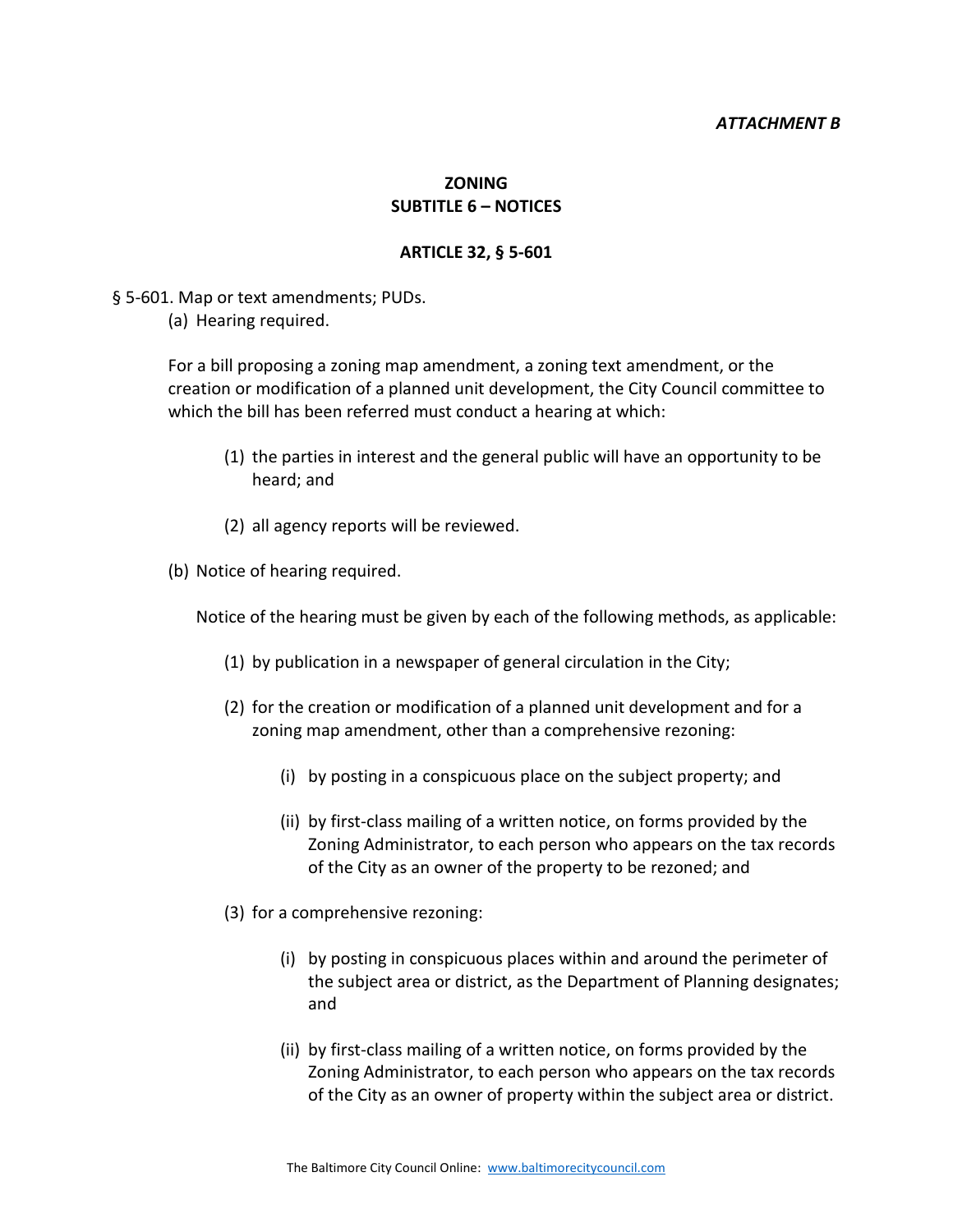(c) Contents of notice.

The notice must include:

- (1) the date, time, place, and purpose of the public hearing;
- (2) the address of the subject property or a drawing or description of the boundaries of the area affected by the proposed rezoning; and
- (3) the name of the applicant.
- (d) Number and manner of posted notices.
	- (1) For a zoning map amendment or the creation or modification of a planned unit development, the number and manner of posting is as follows:
		- (i) for an individual property, at least 1 sign must be visible from each of the property's street frontages;
		- (ii) for a comprehensive rezoning, a change in the boundaries of a zoning district, or the creation or modification of a planned unit development, at least 2 or more signs are required, as the Department of Planning designates;
		- (iii) each sign must be posted at a prominent location, near the sidewalk or public right-of-way, so that it is visible to passing pedestrians and motorists;
		- (iv) a window-mounted sign must be mounted inside the window glass and placed so that it is clearly visible to passing pedestrians and motorists; and
		- (v) each sign must be at least 3 feet by 4 feet in size.
	- (2) Nothing in this subtitle prevents the voluntary posting of more notices than required by this subtitle.
- (e) Timing of notices In general.

The notice must be published, mailed, and, except as provided in subsection (f) of this section, posted:

- (1) at least 15 days before the public hearing; or
- (2) for a comprehensive rezoning, at least 30 days before the public hearing.